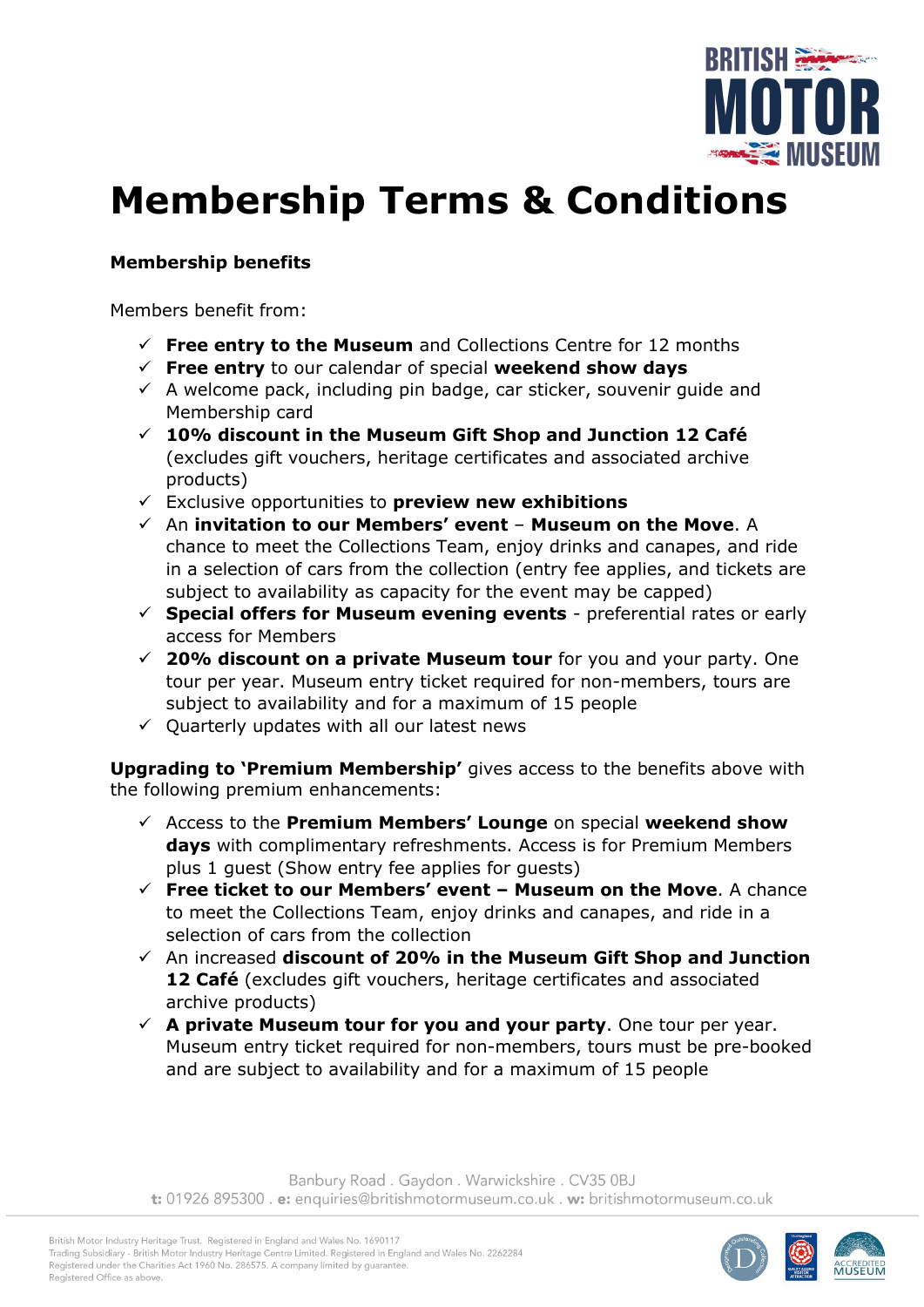

## **Terms & conditions**

- 1. Membership starts from the day of purchase and runs for 12 months. The date you joined will be shown on your Membership card.
- 2. Your Membership welcome pack can either be collected on your next visit or you can pay postage to have it delivered (UK only).
- 3. Your Membership card, or your confirmation Membership email (if your Membership card is yet to be collected), must be shown when visiting the British Motor Museum. This card will be scanned to check that the Membership is valid and to record your use of your benefits. Our staff may ask you to present photographic ID to confirm your identity.
- 4. All Members must pre book their visit online be it for a show, event or Museum visit.
- 5. Cards are for the use of the named person/persons only.
- 6. One named card will be issued per adult Member. A replacement fee of £5 will be made for lost cards or cards requiring a new name.
- 7. Membership includes free entry to the Museum and weekend special show days. Additional entry fees may apply to other events.
- 8. Ticketed events have a limited capacity and therefore admission cannot be guaranteed. Tickets are sold/allocated on a first come first served basis.
- 9. Retail discounts are only applicable to items over the value of  $E1$ . We reserve the right to exclude certain items from Membership discounts.
- 10. There are no Membership discounts on Gift Vouchers, Heritage Certificates and their associated Archive products.
- 11. Any third party providers of a benefit included in your Membership package will have absolute discretion in relation to the provision of those benefits and their services are supplied on their own terms and conditions.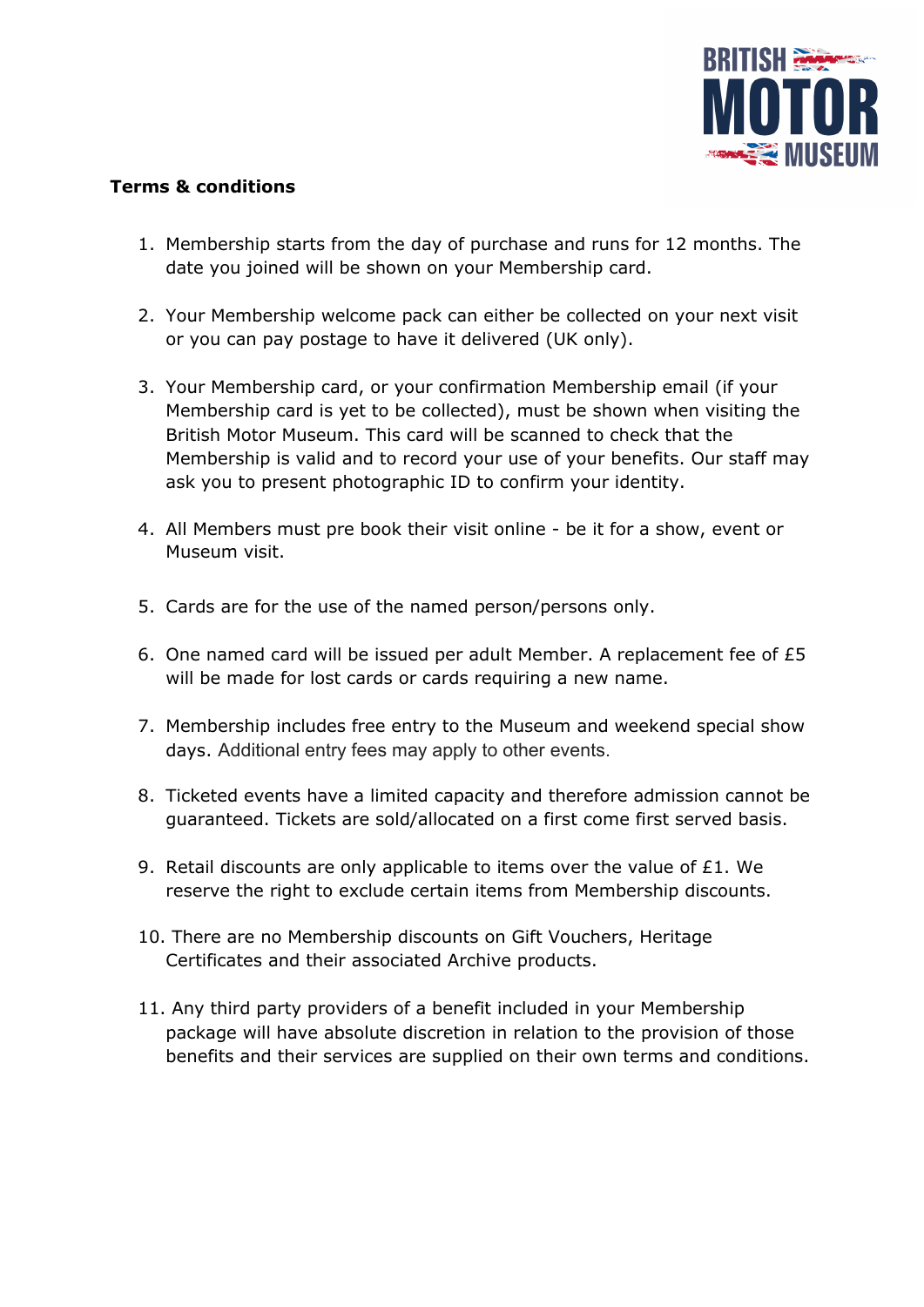

12. We reserve the right to change the benefits that apply to our Memberships at any time and without prior notice.

#### **Membership fees, payments and renewals**

• Membership fees

| <b>Membership Fees</b>                                                | <b>Member</b>                              | <b>Premium Member</b>                                 |
|-----------------------------------------------------------------------|--------------------------------------------|-------------------------------------------------------|
| <b>Individual Membership</b>                                          | £3.50 per month $*$<br><b>£42</b> per year | £10.00 per month*<br>£120 per year                    |
| <b>Joint Membership</b>                                               | £6.00 per month $*$<br><b>£72</b> per year | £17.50 per month*<br>£210 per year                    |
| <b>Family Membership (1 Adult)</b><br>$(1$ adult & up to 3 childrent) | <b>£78</b> per year                        | £6.50 per month* $£19.00$ per month*<br>£228 per year |
| <b>Family Membership (2 Adults)</b><br>(2 adults & up to 3 childrent) | £8.35 per month $*$<br>£99 per year        | £24.00 per month*<br>£288 per year                    |

\* Monthly payment with Direct Debit.

† Children 5-16 year, under 5's go free

- 13. Discounted tickets or those purchased with Tesco Club Card vouchers or any other 3<sup>rd</sup> party vouchers cannot be upgraded to Membership.
- 14. Direct Debit payments You will be charged an initial pro rata payment for the rest of the current month along with the first month's payment, followed by 10 monthly payments on the  $1<sup>st</sup>$  of each month.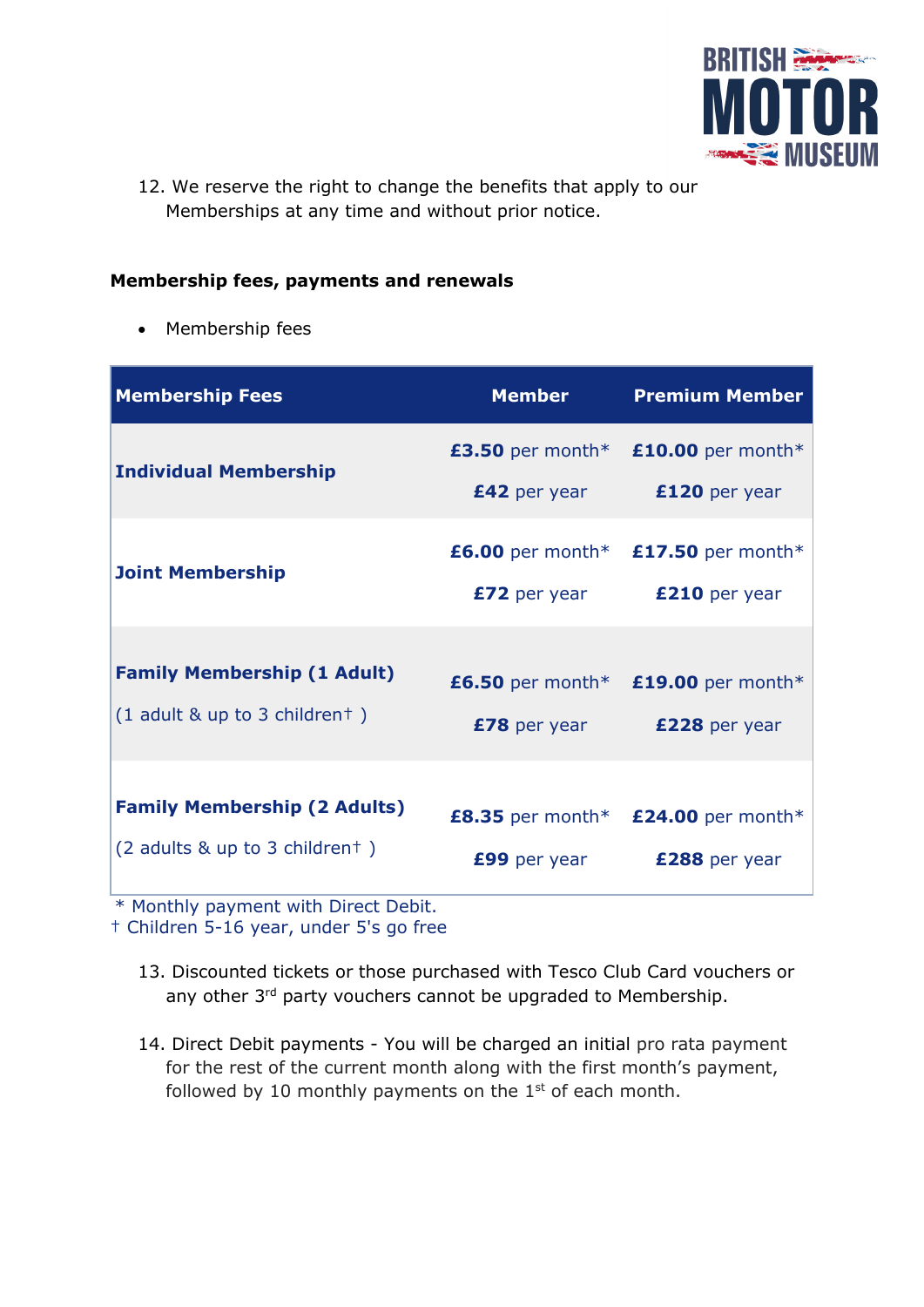

- 15. If you have paid by Direct Debit your Membership will auto-renew. We will email you one month before it expires to let you know.
- 16. Direct Debit annual renewals will continue until you contact us to cancel it. We will contact you one month before renewal to remind you that this is due.
- 17. If you did not pay by Direct Debit we will email one month before your Membership expires to let you know your renewal options.
- 18. The Museum reserves the right to increase the cost of any level of Membership without prior notice and the increased price will apply at renewal.
- 19. If you do not pay British Motor Museum within 14 days of the renewal deadline you will be contacted and given the opportunity to pay the outstanding amount or cancel your Membership. If you do not pay this amount by the required date your Membership will be cancelled.
- 20. The direct debit/ credit card /debit card information you provide us for a Membership transaction will be used by us solely for the purpose of processing that Membership transaction.
- 21. All Memberships start from the day of purchase

## **Data Protection:**

- 22. All information that you provide to British Motor Museum will be processed and held in accordance with the EU General Data Protection Regulation (GDPR) and all other applicable UK and EU law. Please see our [Privacy Policy](https://www.britishmotormuseum.co.uk/privacy-policy) for more information.
- 23. Your personal details may be used for administrative purposes to fulfil your Membership rights and provide Membership services to you.
- 24. You are responsible for informing us of changes to your personal details.